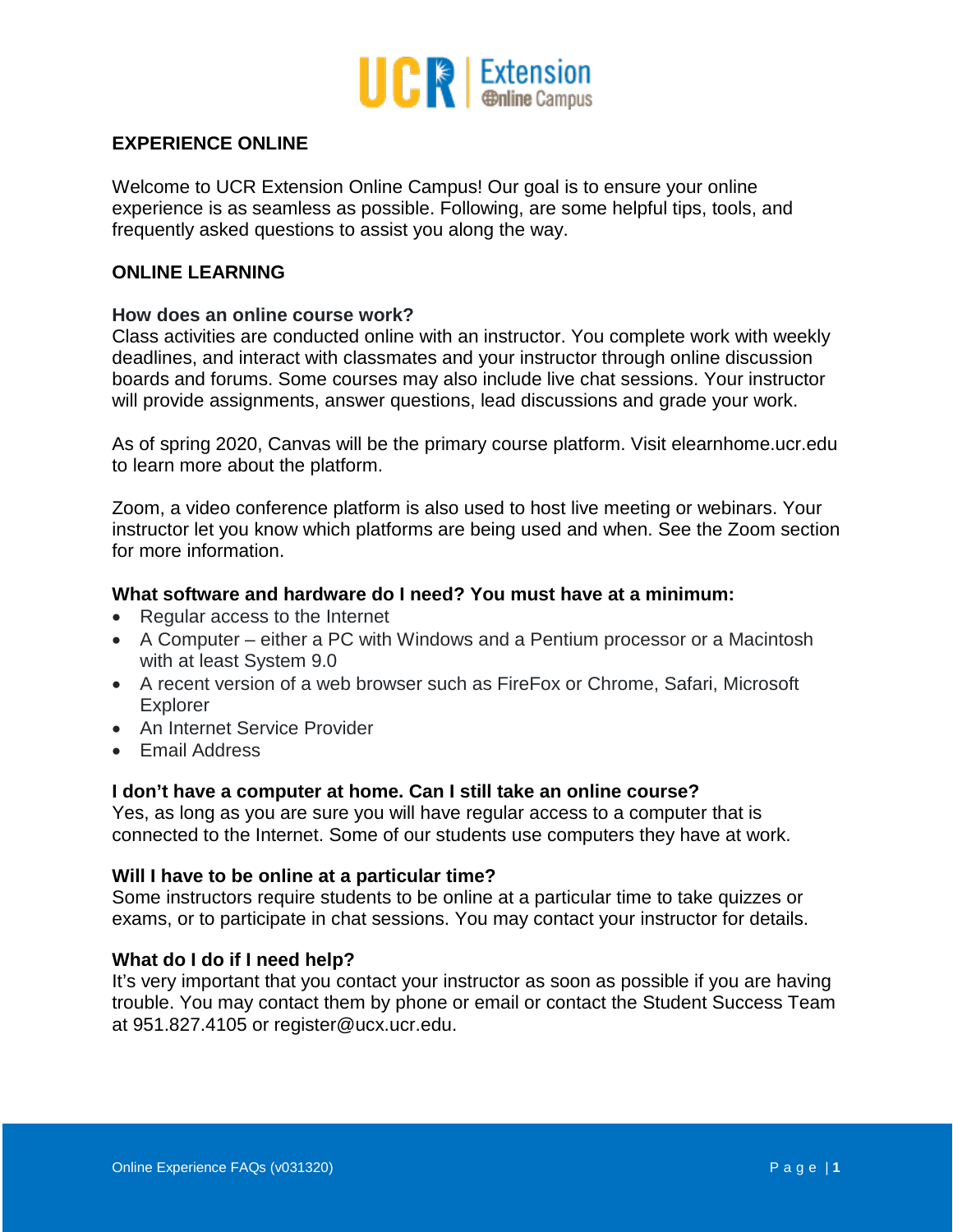

# **What do I do if I can't access my course online?**

If for some reason you cannot access your course, email, or call your instructor or contact the Student Success Team at 951.827.4105 or register@ucx.ucr.edu.

### **What do I need to do prior to the start of my course?**

At least a week in advance, you will want to ensure you have setup your NetID, completed the multi-factor authorization process, log into e-Learn (Canvas) and learn to use Zoom. The following guides and tutorials have been developed to help you through the process:

- Online Course [Readiness](http://www.extension.ucr.edu/pdf/misc/onlinecoursereadiness.pdf) Checklist
- Set up your [NetID—](https://vimeo.com/397539836)it's a must!
- Complete the Multi-Factor [Authentication](https://vimeo.com/397539352) Process
- Log into [e-Learn](https://vimeo.com/397538862)
- Use [Zoom](https://vimeo.com/397540308) as needed

## **ZOOM**

## **What is Zoom?**

Zoom is a video conferencing platform that can be used for video conferencing meetings, audio conferencing, webinars, meeting recordings, and live chat.

#### **What devices can I use Zoom on?**

- Laptop/computer (PC/Mac)
- Tablet (Apple iOS, Android)
- Smartphone (Apple iOS, Android)

## **Preparing for a Zoom Meeting**

#### **Days Before**

- Remember to download and install the Zoom launcher (PC/Mac) or the app (iOS/Android) in advance, as it can take several minutes to complete.
- Join a Zoom Test Meeting (found by clicking [here\)](https://zoom.us/test) to confirm your computer or device's capabilities.
- In your test meeting, practice using the Zoom features listed below under "Views to Choose From" and "The Zoom Menu."
- Contact our Student Success Team at 951.827.4105 or register@ucx.ucr.edu to resolve any technical issues if your test meeting fails.
- If you have a disability and need an accommodation such as captioning, contact register@ucx.ucr.edu . **Be sure to connect with them several days prior to your meeting to schedule the appropriate accommodation or service.** These things take time.

## **15 Minutes Before**

• Find a quiet space with strong WiFi that is free of distractions. You can test your internet connection speed by visiting Zoom's suggested third party bandwidth tester, [Speedtest.](http://beta.speedtest.net/)